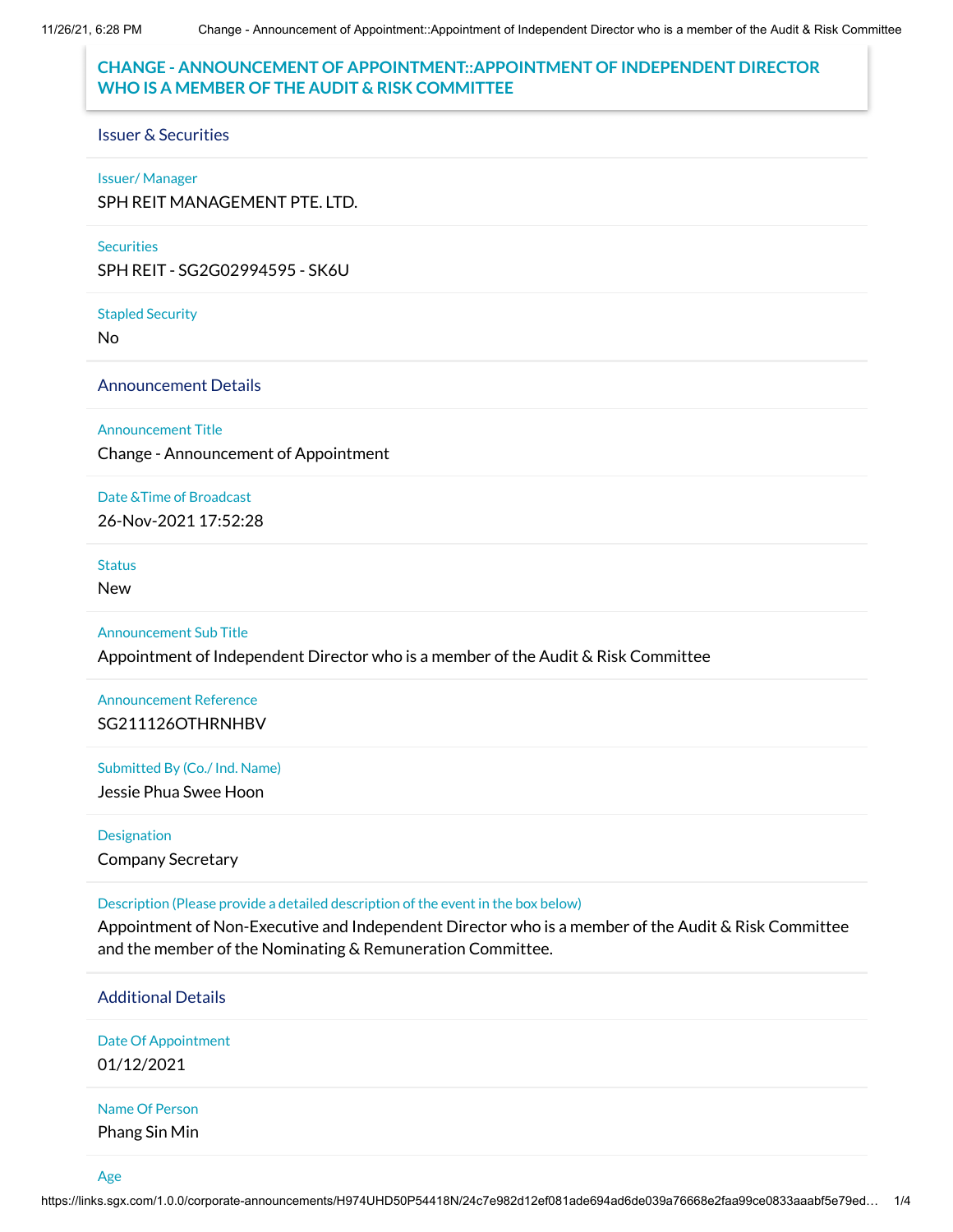64

## Country Of Principal Residence

Singapore

#### The Board's comments on this appointment (including rationale, selection criteria, and the search and nomination process)

The Board has assessed Mr Phang Sin Min's qualifications, professional experience and independence accordingly. The board is satisfied that Mr Phang Sin Min will be able to contribute significantly to SPH Reit Management Pte Ltd.

Whether appointment is executive, and if so, the area of responsibility

Non-Executive Director

Job Title (e.g. Lead ID, AC Chairman, AC Member etc.)

Member of Audit & Risk Committee Member of Nominating & Remuneration Committee

Professional qualifications

1) Bachelor of Commerce - University of Canterbury, New Zealand

2) Master of Business Administration - University of New South Wales, Australia

3) Advanced Management Programme - Harvard Business School, USA

4) Blockchain Technologies: Business, Innovation & Application - Massachusetts Institute of Technologies-Sloan School of Management, USA

Any relationship (including immediate family relationships) with any existing director, existing executive officer, the issuer and/ or substantial shareholder of the listed issuer or any of its principal subsidiaries Nil

Conflict of interests (including any competing business) Nil

Working experience and occupation(s) during the past 10 years

Managing Director, Head of Research & Strategic Planning - Real Estate Dept, Singapore - GIC Pte Ltd (2013 - 2017)

Managing Director, Head of Investments (Real Estate), Europe - GIC Pte Ltd (2000 - 2013)

Undertaking submitted to the listed issuer in the form of Appendix 7.7 (Listing Rule 704(7)) Or Appendix 7H (Catalist Rule 704(6)) Yes Shareholding interest in the listed issuer and its subsidiaries? No # These fields are not applicable for announcements of appointments pursuant to Listing Rule 704 (9) or Catalist Rule 704 (8). Past (for the last 5 years) Nil Present Nil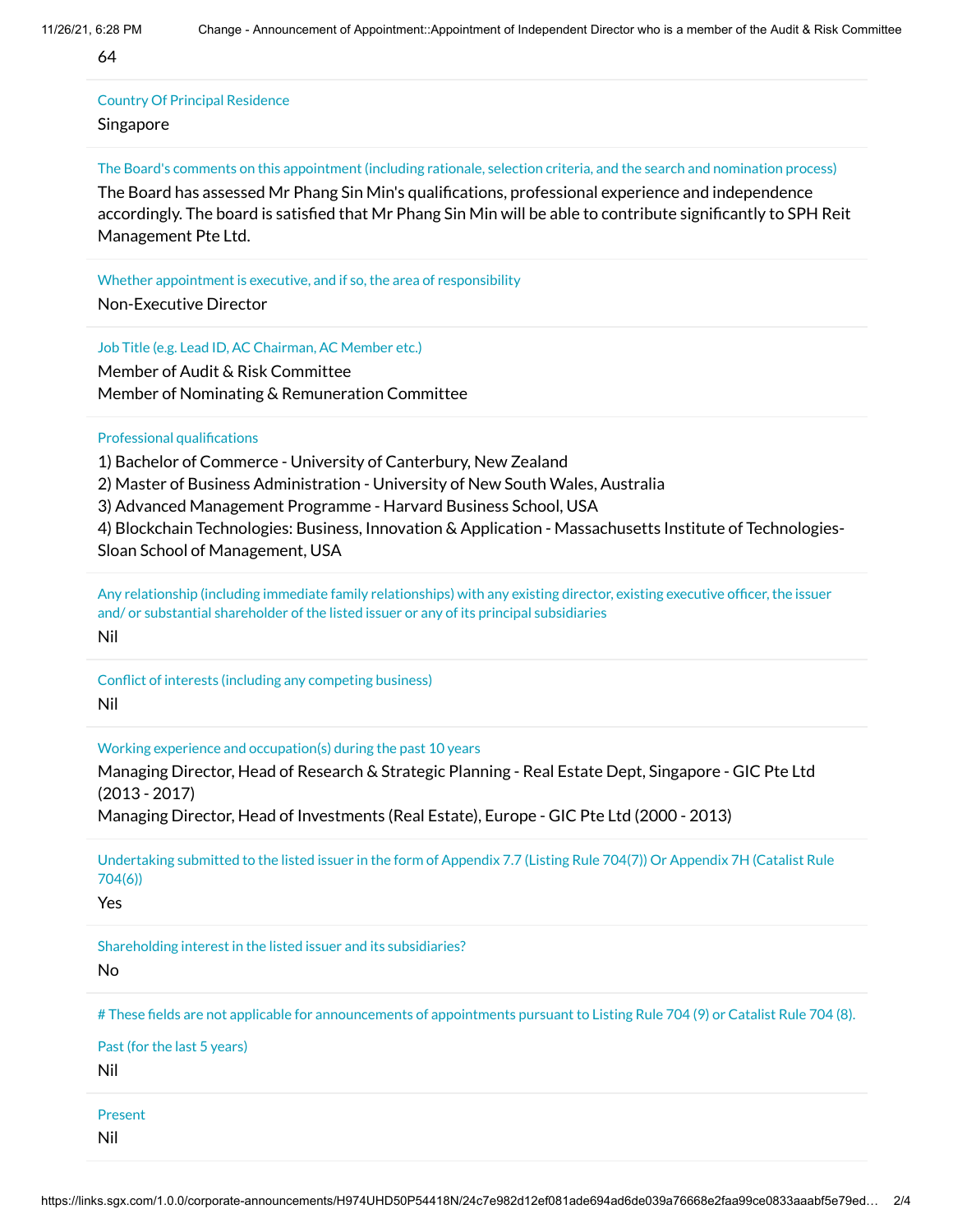(a) Whether at any time during the last 10 years, an application or a petition under any bankruptcy law of any jurisdiction was filed against him or against a partnership of which he was a partner at the time when he was a partner or at any time within 2 years from the date he ceased to be a partner?

No

(b) Whether at any time during the last 10 years, an application or a petition under any law of any jurisdiction was filed against an entity (not being a partnership) of which he was a director or an equivalent person or a key executive, at the time when he was a director or an equivalent person or a key executive of that entity or at any time within 2 years from the date he ceased to be a director or an equivalent person or a key executive of that entity, for the winding up or dissolution of that entity or, where that entity is the trustee of a business trust, that business trust, on the ground of insolvency?

No

(c) Whether there is any unsatisfied judgment against him?

No

(d) Whether he has ever been convicted of any offence, in Singapore or elsewhere, involving fraud or dishonesty which is punishable with imprisonment, or has been the subject of any criminal proceedings (including any pending criminal proceedings of which he is aware) for such purpose?

No

(e) Whether he has ever been convicted of any offence, in Singapore or elsewhere, involving a breach of any law or regulatory requirement that relates to the securities or futures industry in Singapore or elsewhere, or has been the subject of any criminal proceedings (including any pending criminal proceedings of which he is aware) for such breach?

No

(f) Whether at any time during the last 10 years, judgment has been entered against him in any civil proceedings in Singapore or elsewhere involving a breach of any law or regulatory requirement that relates to the securities or futures industry in Singapore or elsewhere, or a finding of fraud, misrepresentation or dishonesty on his part, or he has been the subject of any civil proceedings (including any pending civil proceedings of which he is aware) involving an allegation of fraud, misrepresentation or dishonesty on his part?

No

(g) Whether he has ever been convicted in Singapore or elsewhere of any offence in connection with the formation or management of any entity or business trust?

No

(h) Whether he has ever been disqualified from acting as a director or an equivalent person of any entity (including the trustee of a business trust), or from taking part directly or indirectly in the management of any entity or business trust? No

(i) Whether he has ever been the subject of any order, judgment or ruling of any court, tribunal or governmental body, permanently or temporarily enjoining him from engaging in any type of business practice or activity? No

(j) Whether he has ever, to his knowledge, been concerned with the management or conduct, in Singapore or elsewhere, of the affairs of :-

(i) any corporation which has been investigated for a breach of any law or regulatory requirement governing corporations in Singapore or elsewhere; or

No

(ii) any entity (not being a corporation) which has been investigated for a breach of any law or regulatory requirement governing such entities in Singapore or elsewhere; or

No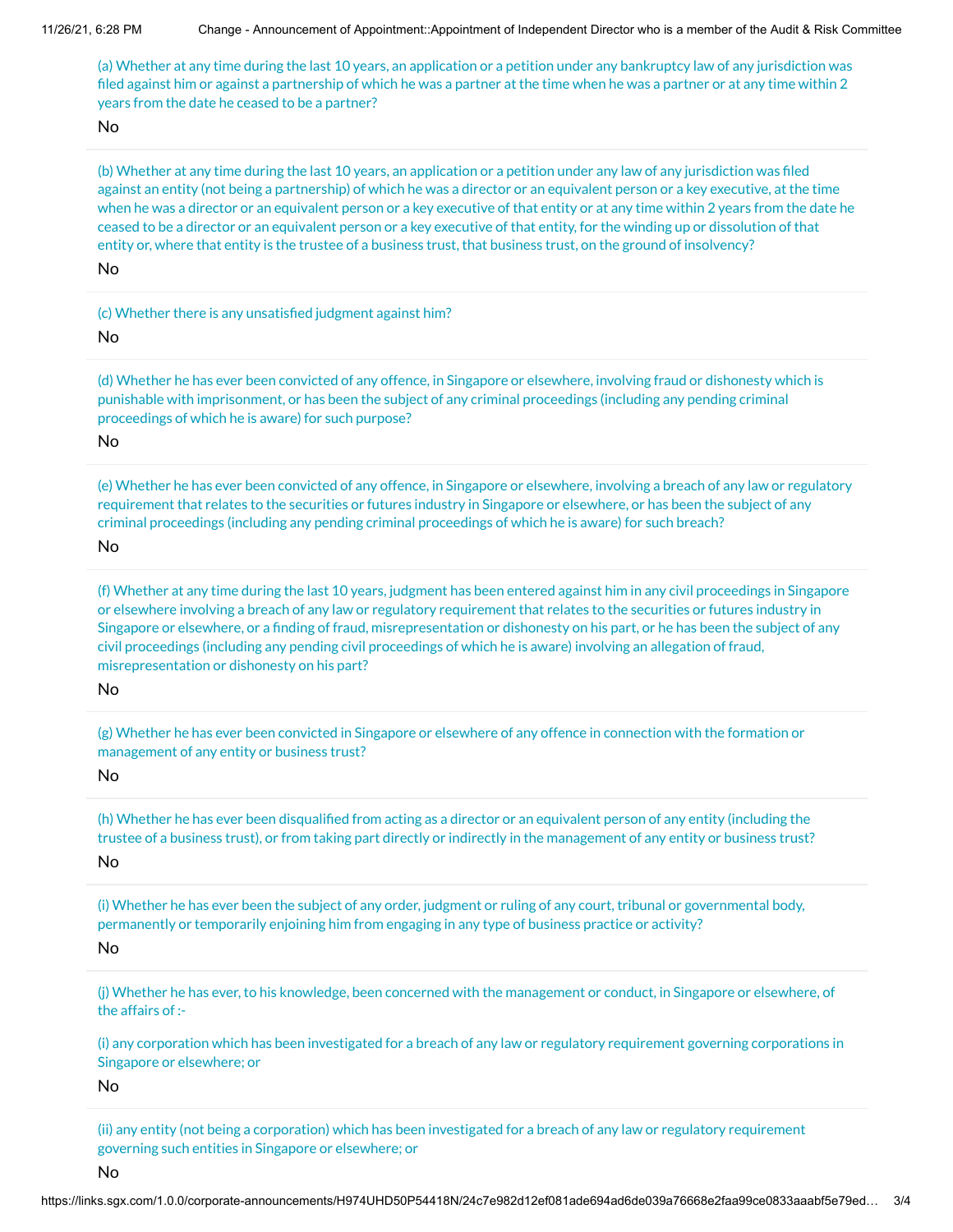(iii) any business trust which has been investigated for a breach of any law or regulatory requirement governing business trusts in Singapore or elsewhere; or

No

(iv) any entity or business trust which has been investigated for a breach of any law or regulatory requirement that relates to the securities or futures industry in Singapore or elsewhere, in connection with any matter occurring or arising during that period when he was so concerned with the entity or business trust?

No

(k) Whether he has been the subject of any current or past investigation or disciplinary proceedings, or has been reprimanded or issued any warning, by the Monetary Authority of Singapore or any other regulatory authority, exchange, professional body or government agency, whether in Singapore or elsewhere?

No

Any prior experience as a director of an issuer listed on the Exchange? No

If no, please state if the director has attended or will be attending training on the roles and responsibilities of a director of a listed issuer as prescribed by the Exchange

Mr Phang Sin Min will attend the Listed Entity Director (LED) Programme provided by the Singapore Institute of

Directors.

**Attachments** 

26 Nov 2021 SPH REIT [Appointment of](https://links.sgx.com/1.0.0/corporate-announcements/H974UHD50P54418N/692247_26%20Nov%202021%20SPH%20REIT%20Appointment%20of%20directors%20_%20Press%20release%20.pdf) directors Press release .pdf

Total size =612K MB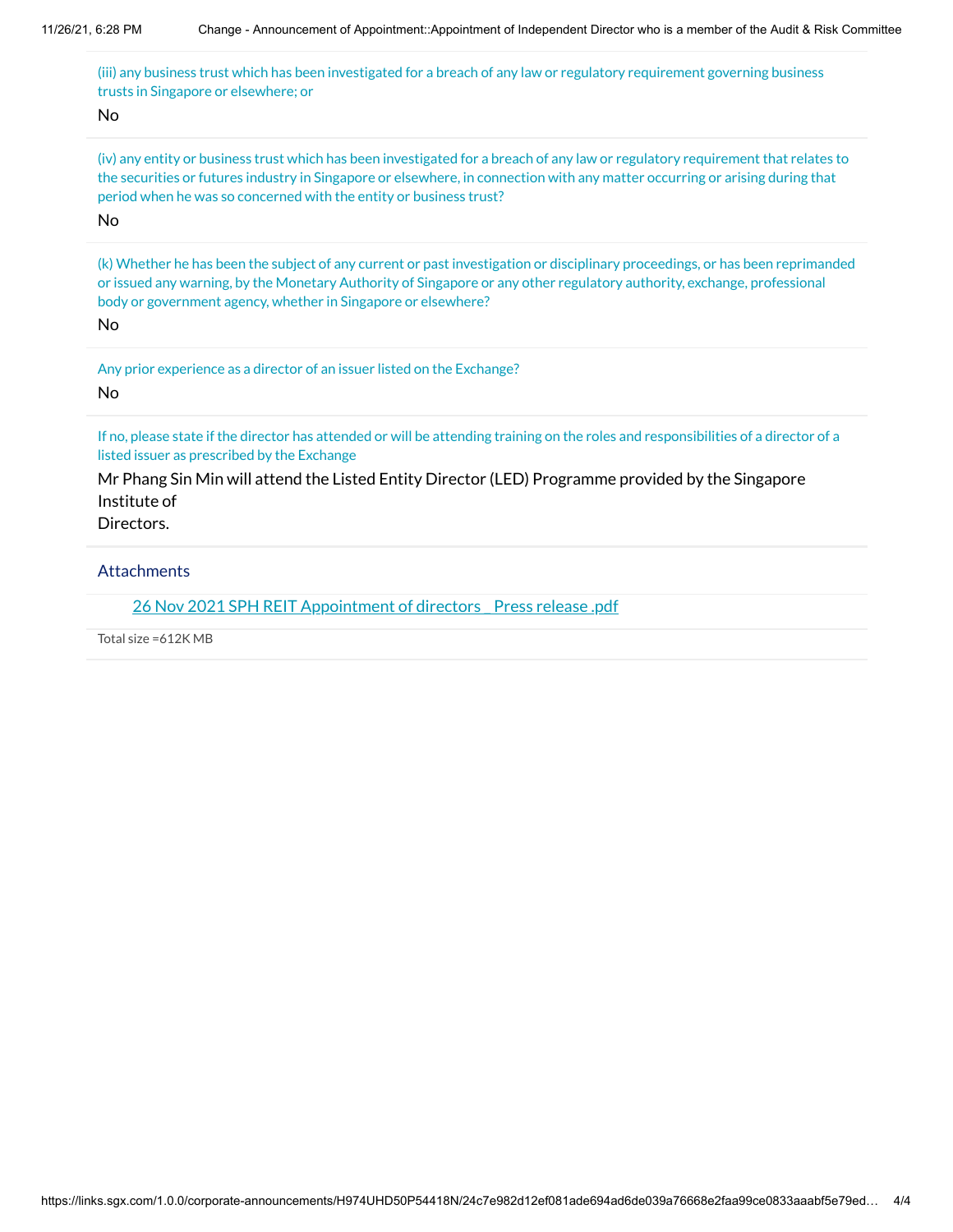

**Media Release**

## **NEW BOARD DIRECTORS APPOINTED**

**Singapore, 26 November 2021 –** SPH REIT Management Pte. Ltd. ("SPH RM") will be appointing Mr. Ray Ferguson and Mr. Bernard Phang as independent non-executive directors to its Board with effect from 1 December 2021. They will both be members of the Audit and Risk Committee ("ARC") and the Nominating and Remuneration Committee ("NRC") with effect from 1 December 2021.

Mr. Ferguson has had an extensive career in banking, having been with Standard Chartered Bank for 28 years, with experience in the markets of Asia, Americas, Middle East and Europe. In addition to his last role at Standard Chartered Bank Singapore as CEO, Mr. Ferguson was also its Regional Chief Executive Officer, Southeast Asia from 2007 to 2012. He also served as chairman and director of several Standard Chartered Bank subsidiary boards. From 2014-2017, Mr. Ferguson was Group Deputy CEO and Group Chief Banking Officer of Bank ABC (Arab Banking Corporation BSC) a global bank based in Bahrain.

Mr. Ferguson, a Singapore Citizen, is currently the non-executive chairman at insurer Aviva Singlife Holdings (2017 to Present). He also holds the non-executive chairmanship at alternative asset manager Caber Partners Pte. Ltd (2017 to Present), commodities trading firm HeveaConnect Pte. Ltd (2019 to Present) and fintech company Hashtacs Pte. Ltd (2020 to Present).

Mr. Ferguson said: "I am pleased to be appointed as an independent director to the Board and to have this opportunity to bring my deep practical experience in corporate governance, risk management, corporate finance and strategy for the benefit of all of our unitholders."

Mr. Phang, an alumnus of Harvard Business School, has over 30 years of investment experience in the Americas, Europe and Asia. His background is in portfolio strategy and risk, investment and asset management as well as real estate and private equities. He is also a CFA (Chartered Financial Analyst) and a Chartered Accountant.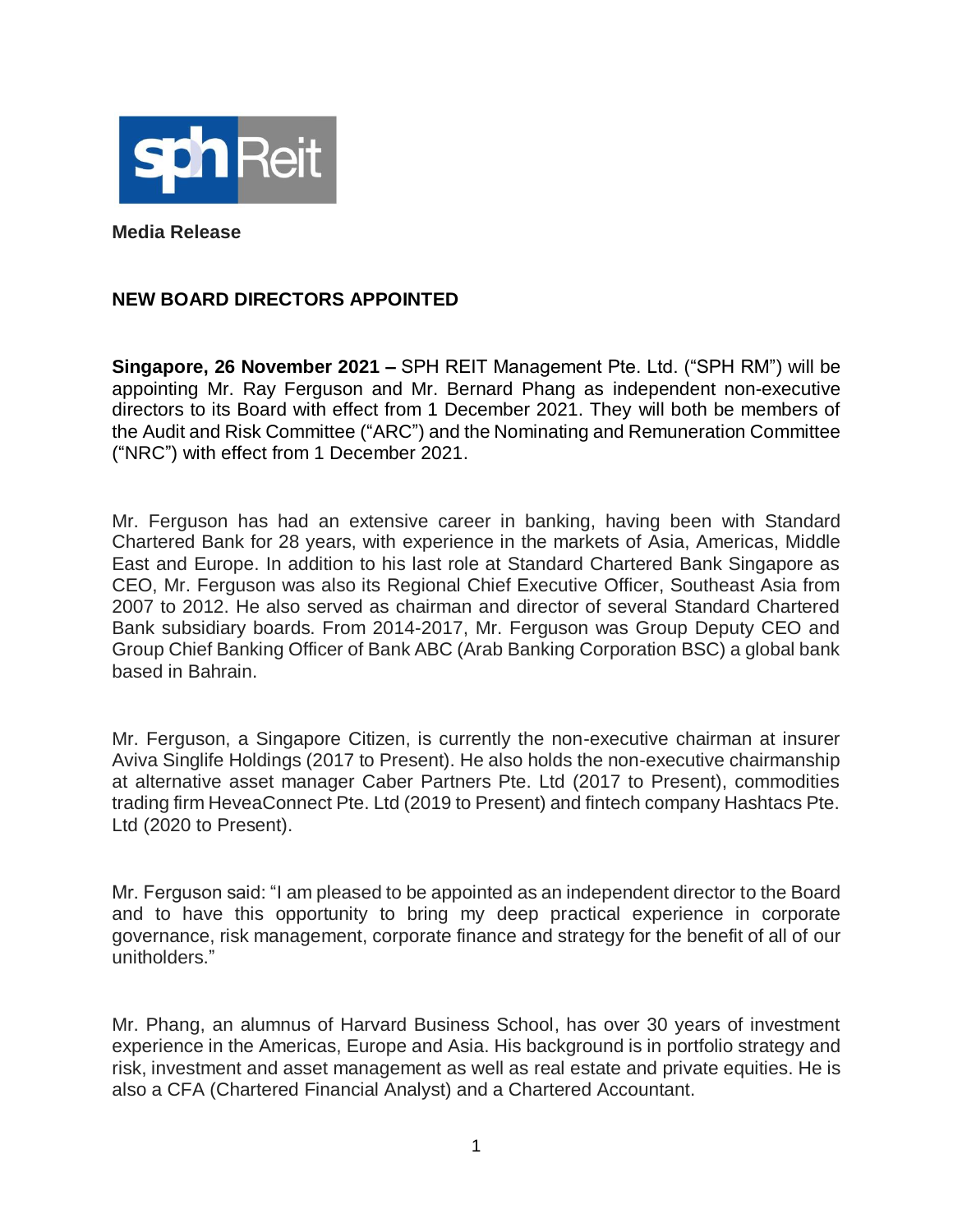Mr. Phang was Managing Director at Singapore's sovereign wealth fund GIC Pte. Ltd, where for three decades he held key senior leadership positions covering the markets of Americas, Europe and Asia. He was head of Strategic Planning and Research which formulated the strategic direction of GIC's global real estate portfolio. He also held the position of Head of Investments for Europe where he was responsible for formulating investment strategies, growing the team and executing investment plans

Mr. Phang was appointed as an advisor to a Singapore-based alternative investment platform, Xen Capital, in May 2019. He has served on the Executive Committee of ULI (Urban Land Institute) Singapore and lectured part-time at NUS (National University of Singapore) Business School.

Mr. Phang said: "I would like to thank SPH REIT Management for giving me the honour and opportunity to serve on the Board. Although the retail business is facing strong headwinds and is going through a period of rapid changes in the current environment, SPH REIT has healthy financials, a portfolio of strong assets, and a capable management team to tide through the current challenges and emerge stronger. I look forward to working with the rest of the Board and management to ensure its continued success and future growth."

Dr. Leong Horn Kee, Chairman of SPH REIT Management, said: "On behalf of the SPH REIT Management board, I welcome Ray and Bernard. Their many years of experience in different sectors and expertise in various business leadership roles with established companies and institutions will be a valuable addition to the Board, especially in these challenging times. We look forward to their valuable contribution."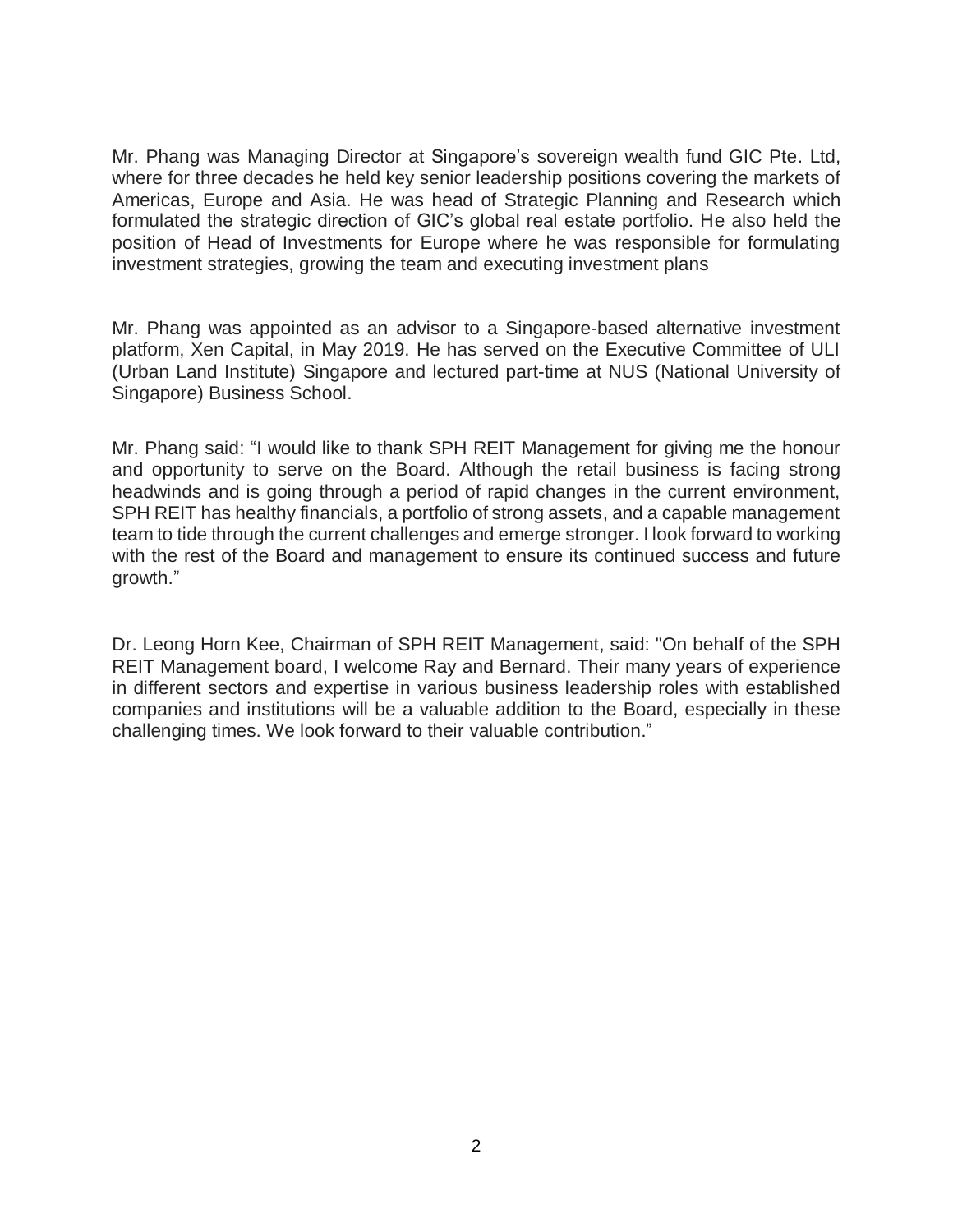*Attached - Photo of Mr. Ray Ferguson*



*Attached - Photo of Mr. Bernard Phang*

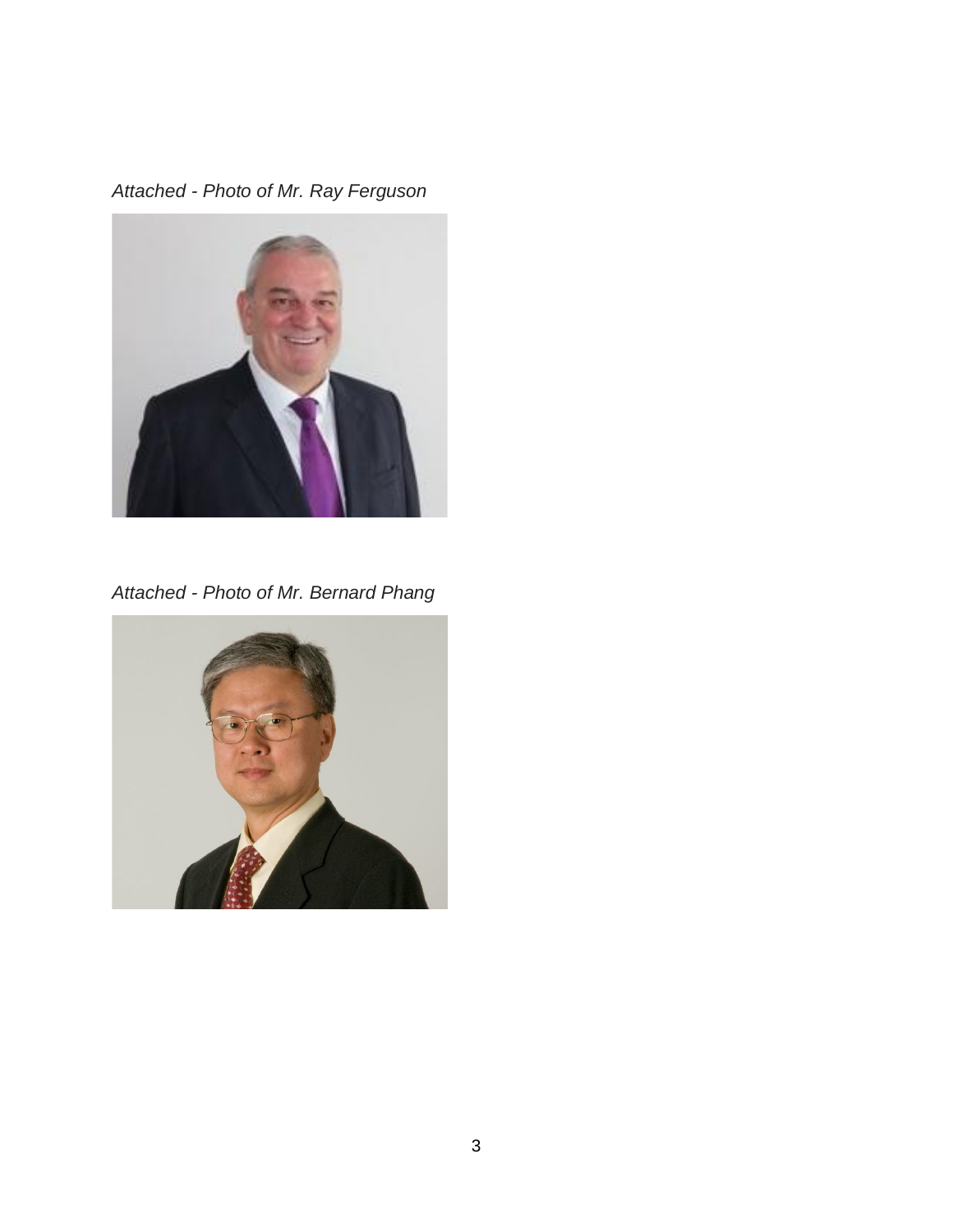## **Issued by SPH REIT Management Pte. Ltd. Co. Regn. No. 201305497E**

For further information and enquiries, please contact:

Benjamin Kuah Hsien Yiao Chief Financial Officer & Head of Investor **Relations** SPH REIT Management Pte. Ltd. Tel: +65 6319 3391 Email: [benkuah@sphreit.com.sg](about:blank)

Lee Su Shyan (Ms) Head, Corporate Communications & CSR Singapore Press Holdings Tel: +65 6319 1216 Email: [sushyan@sph.com.sg](about:blank)

# **ABOUT SPH REIT**

SPH REIT is a Singapore-based real estate investment trust established principally to invest in a portfolio of income-producing real estate primarily for retail purposes in Asia-Pacific, as well as real estate-related assets.

SPH REIT has a portfolio of five assets in Singapore and Australia.

Its portfolio of properties in Singapore comprises a 99-year leasehold interest in Paragon that commenced on 24 July 2013, a 99-year leasehold interest in The Clementi Mall that commenced on 31 August 2010 and a 99-year leasehold interest in The Rail Mall that commenced on 18 March 1947. These Singapore properties have an aggregate net lettable area of approximately 960,000 sq. ft.

In Australia, SPH REIT owns a 50% freehold interest in Westfield Marion Shopping Centre, the largest regional shopping centre in Adelaide, South Australia. SPH REIT also owns an 85% interest in Figtree Grove Shopping Centre, a freehold sub-regional shopping centre in Wollongong, New South Wales, Australia. Both Australian properties have an aggregate gross lettable area of approximately 1.7 million sq. ft.

Visit SPH REIT's website at www.sphreit.com.sg for more details.

# **ABOUT THE REIT MANAGER: SPH REIT MANAGEMENT PTE. LTD.**

SPH REIT is managed by SPH REIT Management Pte. Ltd., a wholly-owned subsidiary of Singapore Press Holdings Limited. The Manager's key objective for SPH REIT is to provide Unitholders with regular and stable distributions, and sustainable long-term growth in DPU and NAV per Unit, while maintaining an appropriate capital structure.